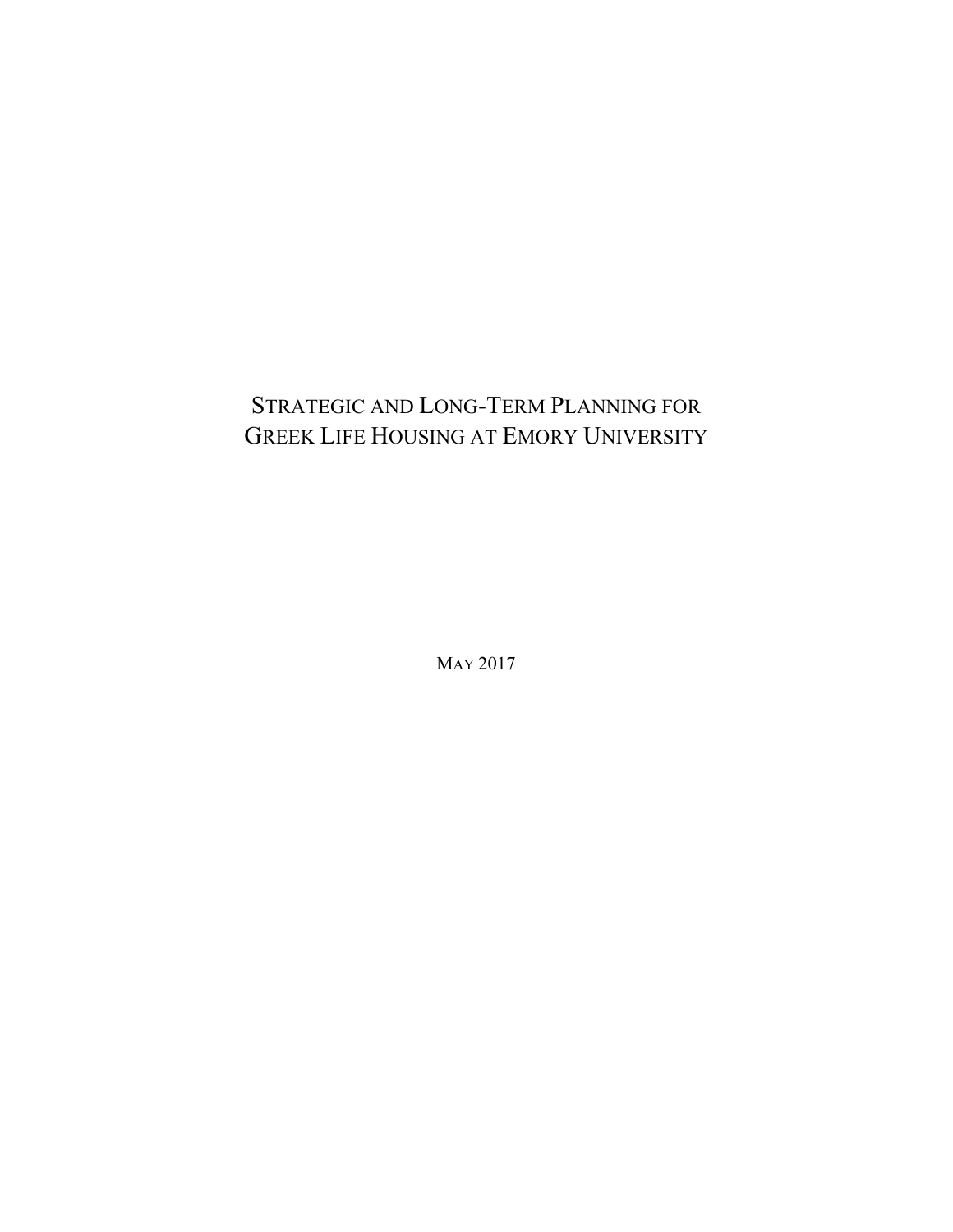# STRATEGIC AND LONG-TERM PLANNING FOR GREEK LIFE HOUSING AT EMORY UNIVERSITY

#### MAY 2017

*Prepared for the Tri Chairs for Emory University Strategic Planning for Greek Life*

Kevin Kell (75Ox, 77C, Sigma Chi) Kyle Nelson (17B, Alpha Tau Omega) and Christian Virgil (18B, Sigma Alpha Epsilon)<sup>1</sup> Elaine Turner (Senior Director of Housing Operations)

*Facilitated by*

Darryl Holloman, PhD, Associate, Plaid, and Associate Vice President for Student Affairs, Georgia State University Dawn Watkins Wiese, PhD, Vice President, Plaid

#### **EXECUTIVE SUMMARY**

<u> 1989 - Johann Stein, markin film yn y breninn y breninn y breninn y breninn y breninn y breninn y breninn y b</u>

Emory University approached Plaid, a management firm that works with colleges and universities, to assist with identifying strategies related to long-term Greek life housing. Plaid's review of past documents – along with surveys, focus groups, and individual interviews associated with the current process – resulted in the following report and recommendations. Both are informed by the Tri Chairs and Round Table participants, including Emory alumni, students, and staff.

Plaid recommends future housing planning discussions for sorority and fraternity life that include administrators, alumni, and students collaborating in the creation and development of a lease agreement that affords local chapters an opportunity to manage the day-to-day operations of their facilities, encourages alumni and national office involvement, and supports student selfgovernance.

 $1$  Tri Chairs indicates three individuals. This grouping includes four. With the pending graduation of one student representative, a second was named.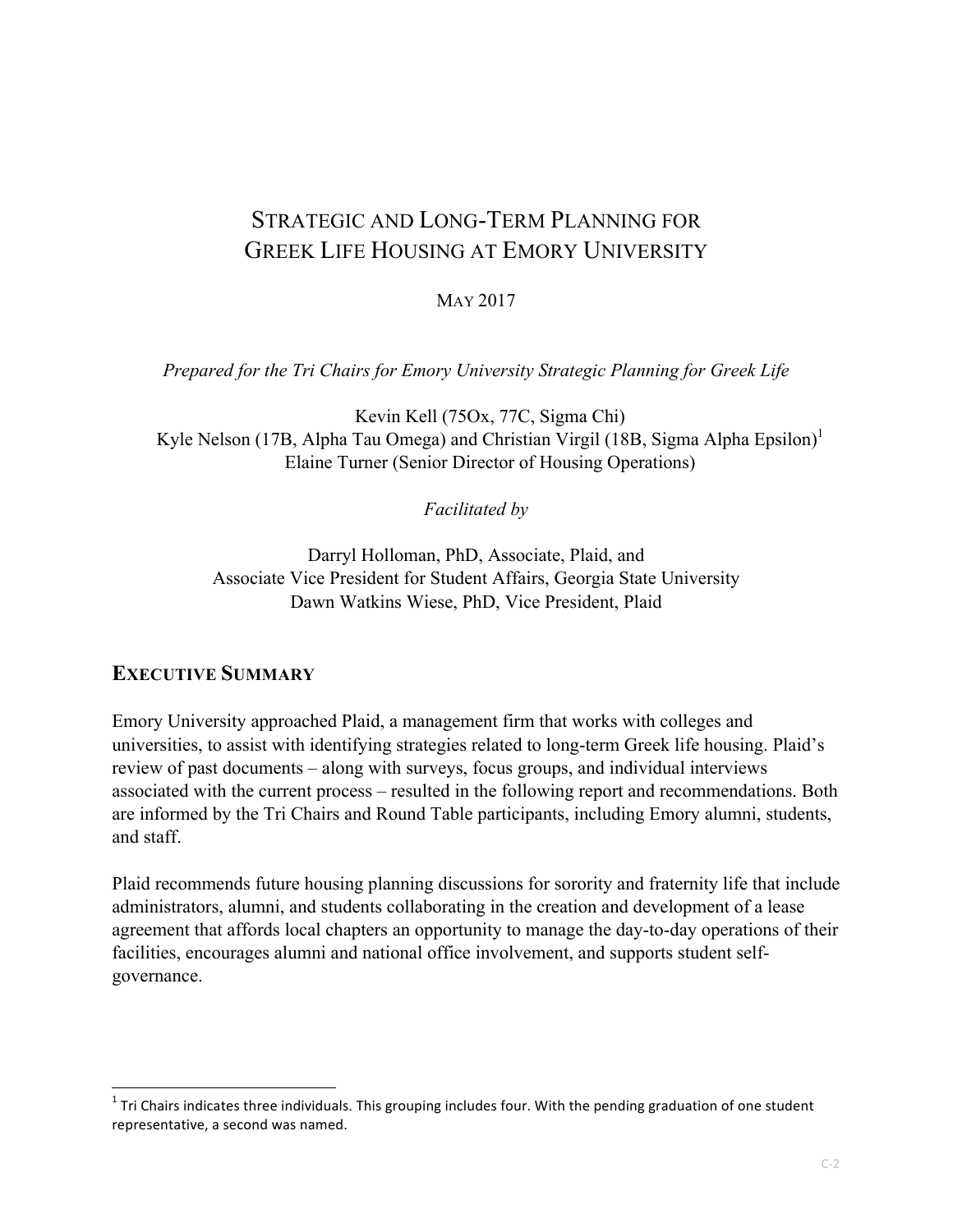## **INTRODUCTION**

Emory University is a highly selective research institution located in a residential section of Atlanta. It serves just under 7,000 undergraduate students, 31.4 percent of whom identify as belonging to a social sorority or fraternity. The institution's undergraduate alumni number almost 24,000, with 34 percent identifying as members of Greek-letter organizations.

The Greek-letter community offers a comprehensive range of options for Emory students and includes four councils representing various sorority and fraternity chapters. These organizations are the Interfraternity Council (IFC), Multicultural Greek Council  $(MGC)^2$ , National Pan-Hellenic Council (NPHC), and Emory Panhellenic Council (EPC). Traditionally, housing on the Emory campus has been available for chapters of these organizations.

Most on-campus sorority and fraternity housing is located on Eagle Row, a street traversing the campus, with IFC and EPC chapters occupying most of the facilities. The houses were built with alumni resources and have been maintained with a combination of university funding and resources from local fraternal chapters. The lodges on Eagle Row are townhouse-style accommodations built by Emory and completed in 2006 primarily to provide housing for sororities. Three National Pan-Hellenic and two Multicultural Greek sororities and fraternities have also been represented among the houses and lodges along Eagle Row.

Some "residential theme houses" have occupied residential spaces on Eagle Row, and some Interfraternity Council and Multicultural Greek organizations have occupied spaces in traditional residence halls. The limited availability of housing has caused conflict within and among various Greek-letter organizations. With several suspended sororities and fraternities scheduled to return to campus within the next two years, students and alumni have expressed frustration that there is no clear path to return to their historic homes.

Emory hired Plaid to assist with understanding issues related to sorority and fraternity housing and to help facilitate a housing-related strategic planning process. Led by three chairs (Tri Chairs) – Kevin Kell, Kyle Nelson/Christian Virgil, and Elaine Turner – a Round Table representing alumni, students and staff was tasked to consider strategic and long-term planning for sorority and fraternity housing at Emory.

This report serves as an update on the overall process of reviewing Greek housing at Emory University.

*It is important to note that Plaid's purview in this project is to consider issues related to housing. This report does not focus on student leadership, membership recruitment, education, conduct,*

<u> 1989 - Johann Stein, markin film yn y breninn y breninn y breninn y breninn y breninn y breninn y breninn y b</u>

<sup>&</sup>lt;sup>2</sup> Some MGC organizations are not permitted by their national organizations to have designated housing.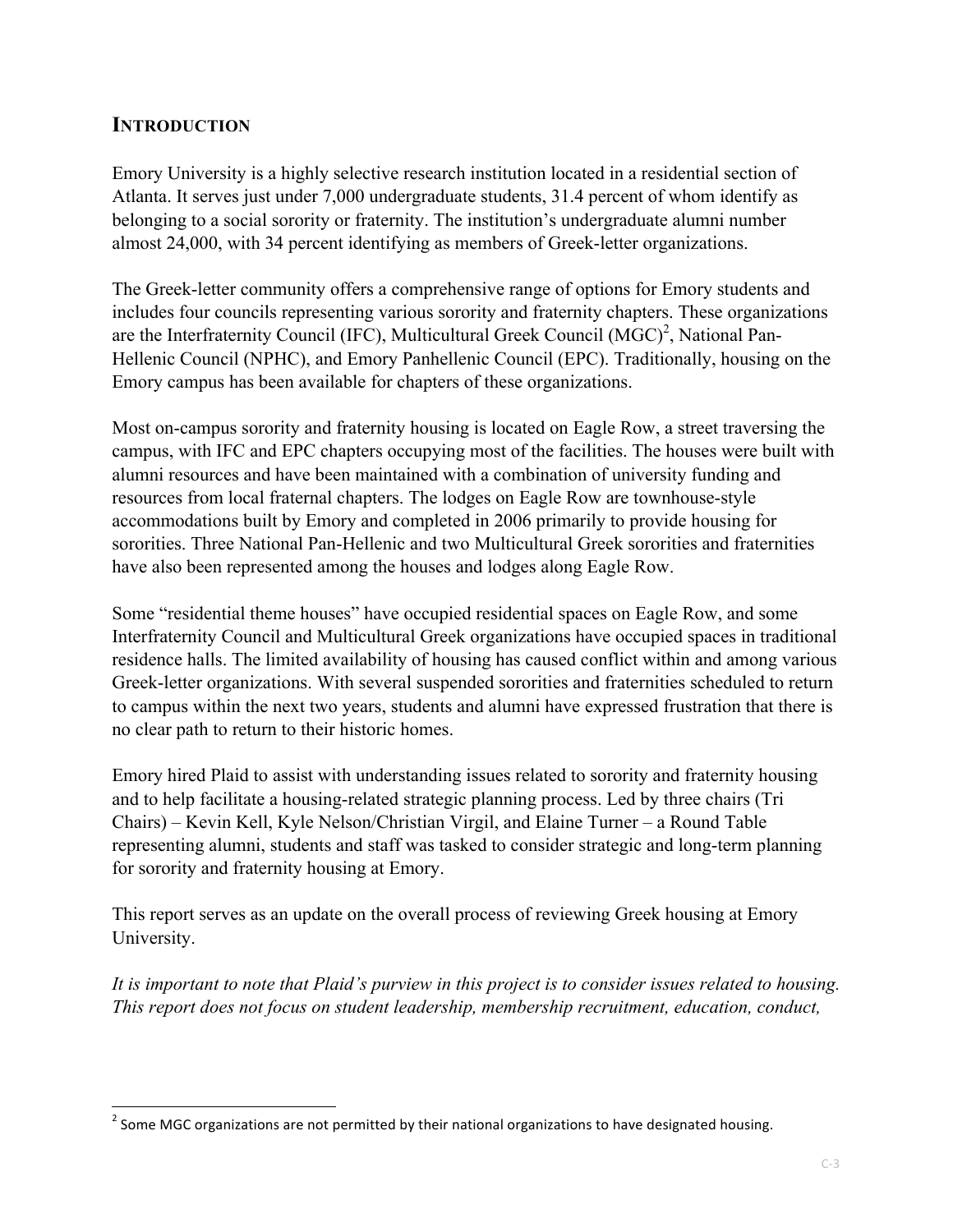*or other aspects of Greek life unless those issues may have direct relevance to housing-related issues. Non-housing-related issues will be reviewed at a later point in a process referenced below.*

## **THE PROCESS**

<u> 1989 - Johann Stein, markin film yn y breninn y breninn y breninn y breninn y breninn y breninn y breninn y b</u>

Emory Campus Life recommended an inclusive process to consider issues related to fraternity and sorority housing. Given that "trust" is a significant issue, as indicated below, it is important to note that Campus Life began, coordinated, and encouraged this critical reflection on sorority and fraternity housing concerns.

In October 2016, 2,336 students and 3,821 non-students (alumni, parents, faculty, and staff) responded to a survey related to sorority and fraternity life. This material was reviewed by the Tri Chairs and summarized for Round Table participants.

Plaid conducted 10 focus groups with more than 100 participants, as well as numerous individual interviews. <sup>3</sup> These meetings included a broad range of students, faculty, staff, parents, and alumni. Although students were both Greek and non-Greek, the overwhelming majority of participants were students and alumni associated with sororities and fraternities. The focus groups occurred over three weekends in February and March 2017.

The university planned the first weekend of focus groups in early February. When turnout was not strong, the consultants recommended additional focus group offerings. The university coordinated additional alumni focus groups during the week of spring break. Additional focus groups for students occurred after they returned to campus.

Plaid has worked consistently with the Tri Chairs to review materials, receive feedback from the Round Table and revise this report based on feedback. This final report with recommendations is submitted to Campus Life administrators who have specific supervisory responsibility for Housing Operations and supporting sorority and fraternity life.

Because this study's focus is limited to housing for Greek students, additional information received from this process will be provided to Campus Life to convene two additional groups to: 1) create the short-term and long-term housing recommendations for Greek students; and 2) craft strategic directions for sorority and fraternity life.

 $3$  All alumni who requested an individual interview were granted that opportunity via phone and/or in person. Many of those resulted in multiple phone conversations.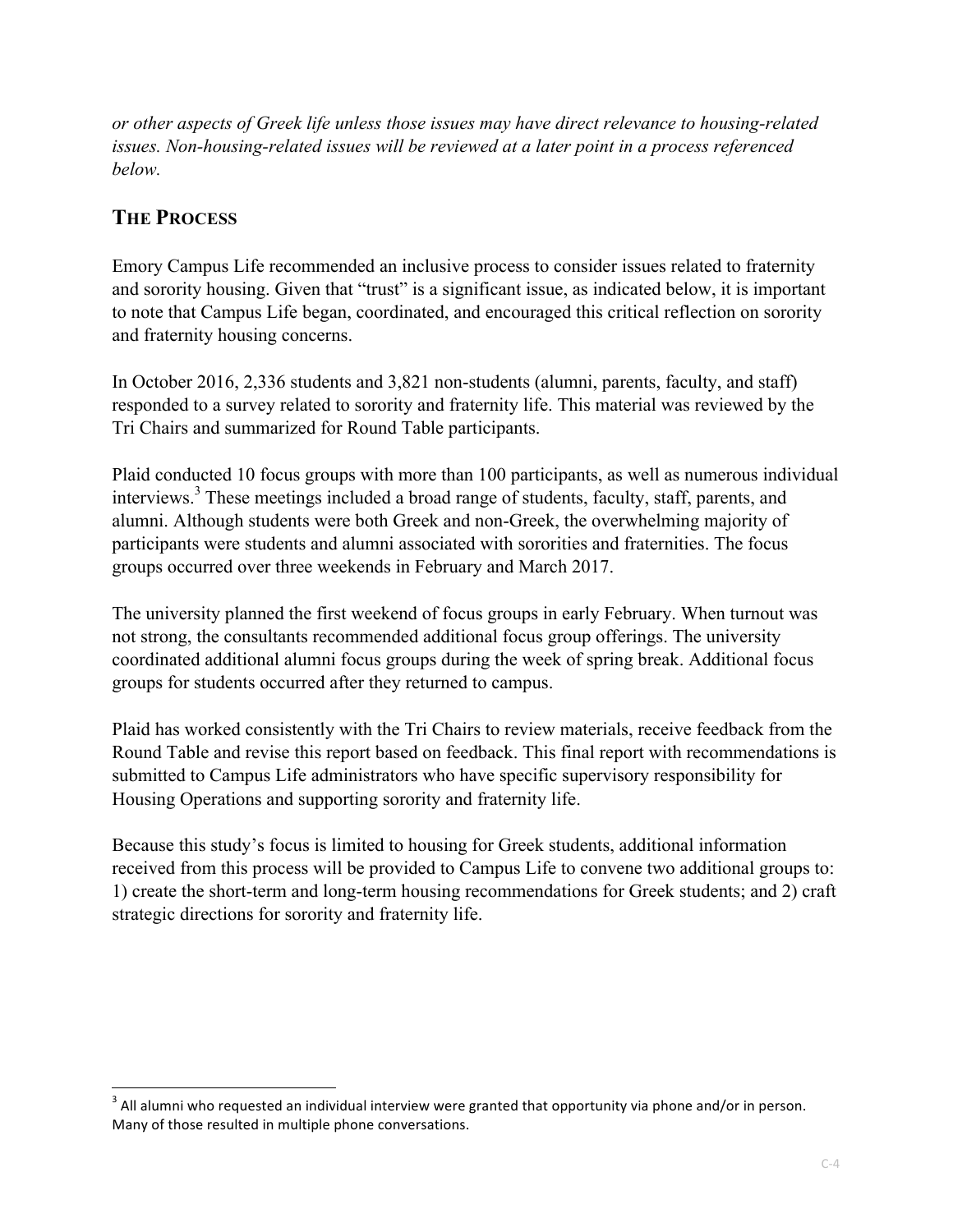## **SUMMARY OF FINDINGS**

The initial review of materials included identification of the following themes:

#### *Building Trust*

Significant trust issues exist between sorority and fraternity students/alumni and the university administration.

## *Addressing Disparity in Quality of Housing*

The quality of sorority and fraternity housing is inconsistent with that of traditional residence halls.

## *Restructuring Staff Support and Self-Governance for Greek Housing*

There is resounding agreement that the current staffing model supporting sorority and fraternity housing is not working well. A model that encourages alumni support and student selfgovernance is proposed.

## *Clarifying Policy and Consistent Policy Application*

Policies and practices are not necessarily well-communicated to students and alumni, coordinated across departments, or consistently applied, resulting in confusion and contributing to the lack of trust.

## *Clarifying Ownership of Greek Houses and Lodges*

Differing narratives exist about ownership of the houses. Because of this lack of clarity, discrepancies exist about who should be financially responsible and what funds should be used to support Greek houses and lodges.

#### *Use of Reserve Funds*

A lack of understanding by both staff and alumni of how reserve funds should be used is further complicated by discrepancies regarding property ownership.

## **RECOMMENDATIONS**

#### **1.** *Consider Providing Additional Housing to Meet Student Demand*

Student demand for sorority and fraternity housing exceeds the supply. Additional housing should be considered to accommodate demand. While, in fact, there may be an adequate number of bed spaces across all Greek housing, individual houses vary in size. Because organizations desire their own spaces, facilities that house one chapter may be only partially filled based on membership. This creates a clash of priorities with Housing Operations focusing on filling bed spaces while the Office of Sorority and Fraternity Life (OSFL) and individual organizations are interested in the community-building aspects of having designated spaces for fraternities and sororities.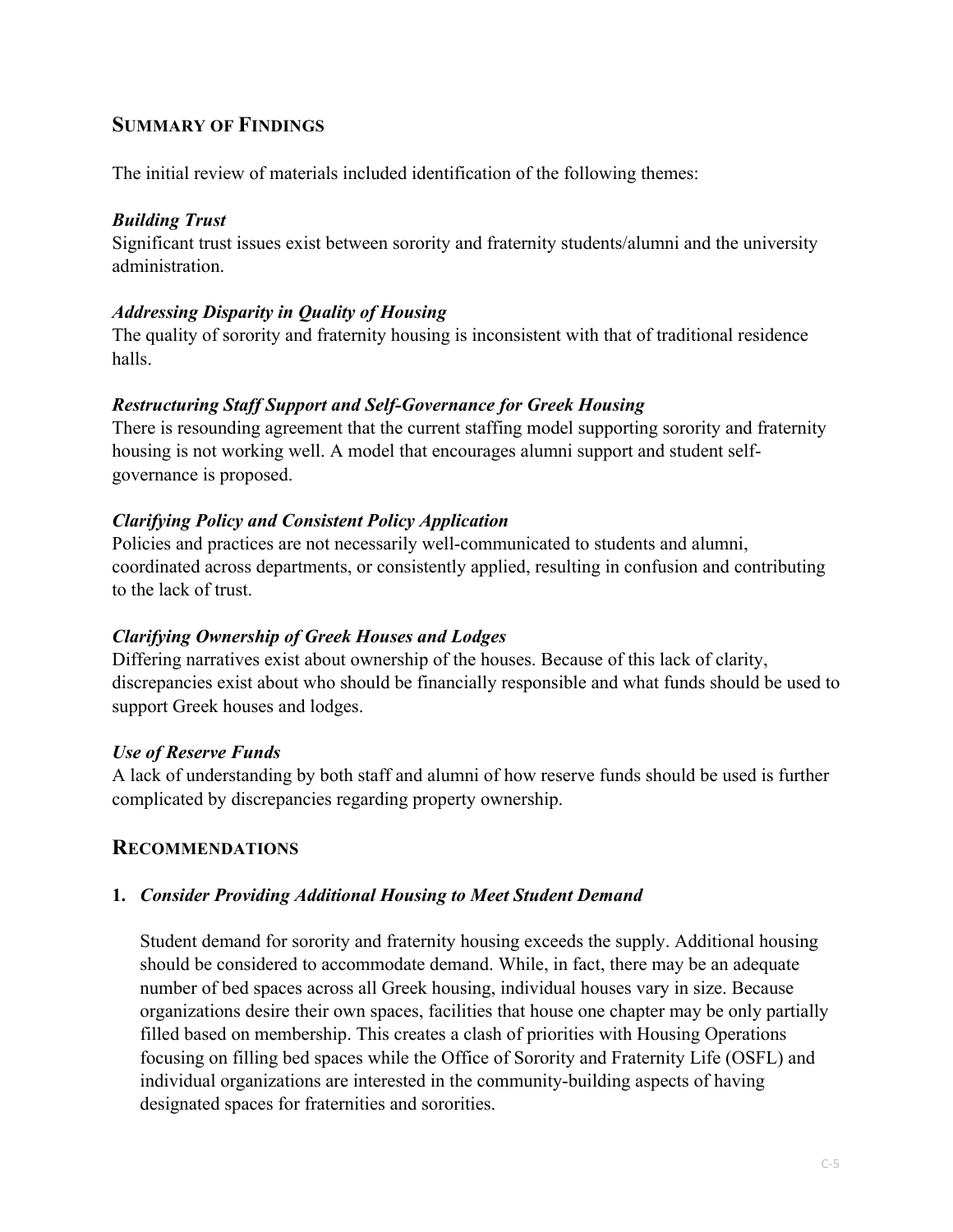IFC and EPC chapters, in particular, have an expectation of housing, and it has become a coveted commodity. For IFC organizations, this expectation dates to the early 1900s with houses being built by alumni of the organizations. The university was not involved in any aspect of fraternity housing until the 1990s, when the Phoenix Plan was created. It was the first collaborative attempt between the university and fraternities to manage housing together.

Today, there is an expressed desire by most sororities and fraternities to acquire designated housing. For example, it is important to note that Alpha Phi Alpha, an NPHC organization, also had a long-time home on Fraternity Row, now Eagle Row. Therefore, when considering spaces, IFC, EPC, NPHC and, to a lesser degree, MGC, all have interest in designated campus housing. As part of the university's strategic planning, we recommend creating a framework to work through the layers of complexities that speaks to both realities as well as expectations.

Recognizing that a specific allocation of houses and lodges exist, university administrators, alumni, and student leaders should collaborate to create a plan that supports the success of organizations. Issues that should be considered include: smaller organizations wishing to be housed, "ownership" and responsibility for deferred and on-going maintenance and damages, phasing out houses that may be beyond repair, process for return of organizations that lose their on-campus or housing status, how a house may be used in the interim, etc.

New townhouse-style structures with fewer beds and adequate social space should receive consideration, as they are easier to fill, require less maintenance, and may better meet the needs of today's students. It should be noted this is not a solution that can occur immediately; therefore, it is important to identify both short- and long-range housing opportunities to adjust to students' interests and needs.

While focus groups were intentionally scheduled for students living in theme houses and for non-Greek students, there was no participation by theme house residents. There was some participation by non-Greek students but, when pressed, little was shared about sorority and fraternity housing. Therefore, further exploration is required to understand the need and value of theme housing among sorority and fraternity housing.

It is important to note that placement of theme housing on Eagle Row has created animosity between some Greek students/alumni and the university administration by raising suspicions that it reflects a move away from Greek housing. The challenges include specific situations that require significant attention.

#### **2.** *Develop a Clear Process for Return Should an Organization Face Suspension*

The university administration faces significant criticism for not providing a clear path for return to historical houses when a sorority or fraternity is suspended. The university has shared its concern for addressing issues of egregious student misconduct while also meeting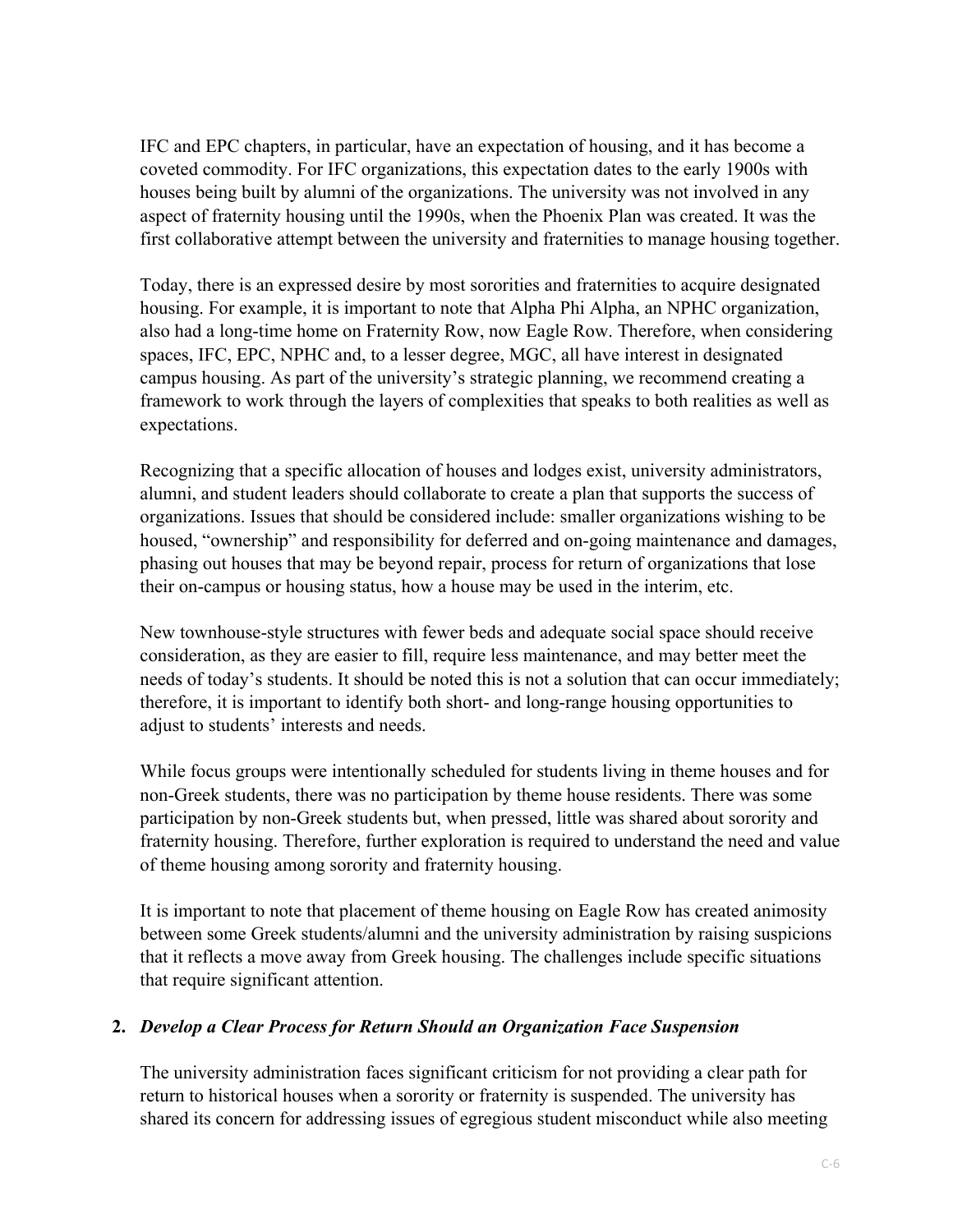student demand for housing. It is recommended that Emory administrators work with alumni advisors and student leaders to formalize a policy that addresses return to campus for nonhoused groups and return to campus and housing for historically housed groups. These two processes should be considered independently as they have separate implications that the university must consider.

For example, questions may include: Is there ever a time when an organization may not return to its historical housing? What occurs for organizations that do not have historical housing? Will those organizations ever have an opportunity to gain housing? Emory today represents a different student body than the era when historical houses were built.<sup>4</sup> Is there a way to incorporate today's Emory students into the fraternity/sorority housing structure?

## **3.** *Restructure Staff Support and Self-Governance for Greek Housing*

There is resounding agreement across students, staff, and alumni that the current staffing model supporting sorority and fraternity housing is not working well. The current house director model employs part-time graduate students (predominantly law students) supporting fraternity houses and undergraduate student house managers supporting sorority lodges. There is significant inconsistency in documenting infractions despite what is perceived by students and alumni as heavy oversight by house directors. What students and alumni describe as heavy oversight creates an "us/them" dichotomy, does not further student selfgovernance, and fails to foster the sense of community expected with life in sorority and fraternity housing.

While the current IFC appears to be placing significant emphasis on student self-governance, there is no common definition of what student self-governance means and how it can be both supported and reinforced. House directors currently report to Residence Life, which involves yet another departmental player in a structure that already has Housing Operations and the Office of Sorority and Fraternity Life (OSFL) supporting Greek housing. As house directors do not appear to play a significant role in encouraging reduction of damage to housing through the chapter adviser/student governance structure, the current staffing structure may further contribute to an "us/them" paradigm of alumni/students versus university departments.

The use of Alumni House Corporations in day-to-day management and operations of chapter houses can provide significant improvement in this area. National fraternities and sororities have a practice of active alumni house corporations separate from, or in conjunction with, chapter advising. These local volunteers are supported and advised by their national organizations to support facilities, understand student housing, and work collaboratively with university personnel. Specifically, we recommend that:

<u> 1989 - Johann Stein, markin film yn y breninn y breninn y breninn y breninn y breninn y breninn y breninn y b</u>

 $4$  This statement should not be interpreted to suggest that "today's Emory student" does not have interest in historical fraternities.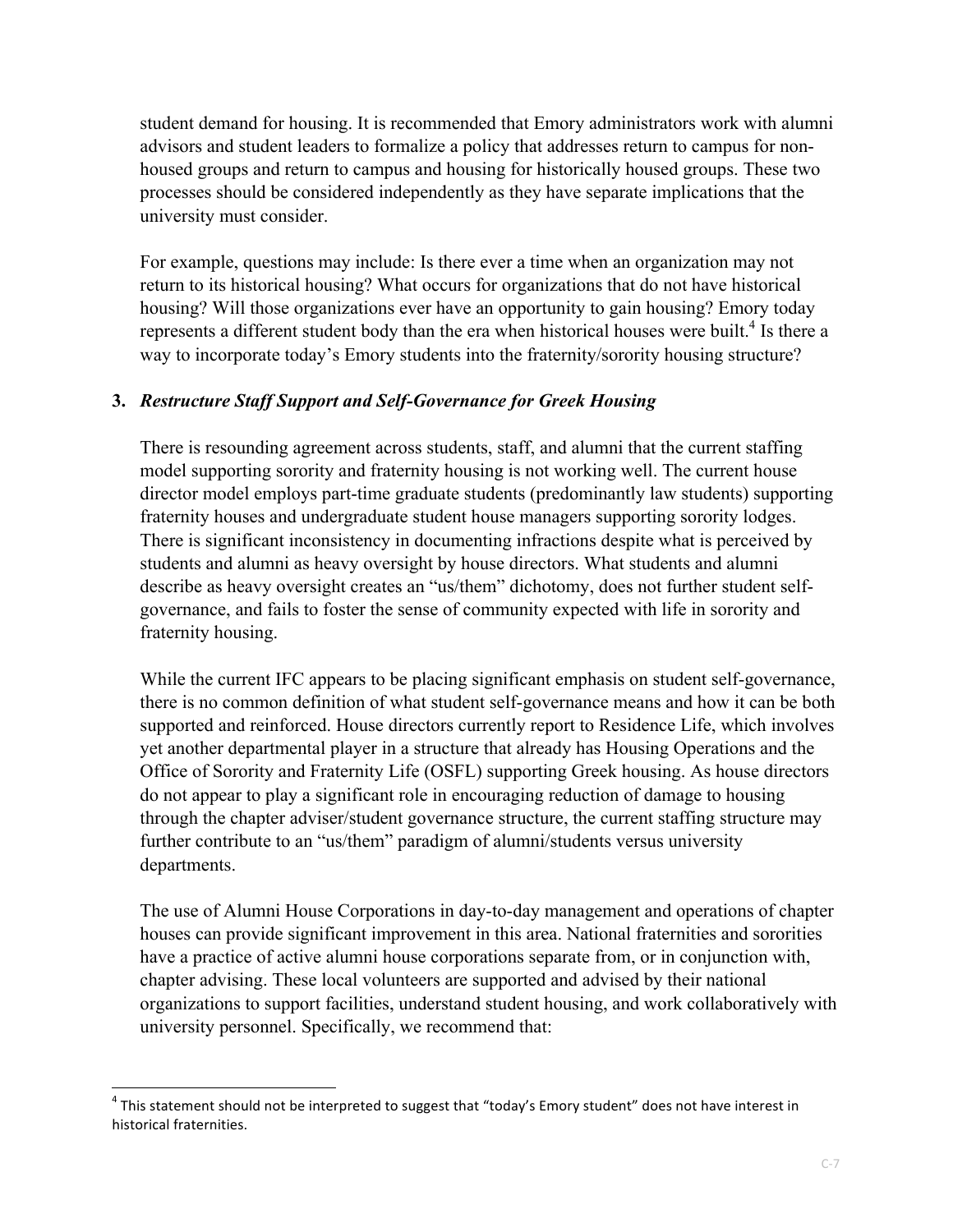- House directors are selected and employed by Alumni House Corporations and OSFL.
- House directors are given responsibility for working with student leadership in day-today management of the house, encouraging student self-governance, and supporting the organization standards councils.
- Alumni House Corporations are given responsibility for maintaining the houses with limited damage, avoiding violations of university policy, etc. There should be a financial incentive to manage the house well.
- Alumni House Corporations should work with chapter advisers to encourage student selfgovernance and accountability.
- Alumni House Corporations should work with university Housing Operations on issues related to facility maintenance and upkeep.
- House Corporations should work with OSFL on issues related to student self-governance and accountability.
- Ongoing communication and training should be provided to support implementation of the recommendations above.

## **4.** *Review Nomenclature*

Changes in nomenclature have occurred, which some attribute to the university attempting to downplay sorority and fraternity life. University personnel have communicated that this is not the case. Students and alumni report:

| <b>Historically</b>                  | Currently                                         |
|--------------------------------------|---------------------------------------------------|
| <b>Fraternity Row</b>                | Eagle Row                                         |
| Houses referenced by name of chapter | Houses referenced by number                       |
| Greek life mentioned on campus tours | Greek life not mentioned on campus tours          |
| Campus maps show Greek life          | Campus maps do not show Greek life                |
| Mailings to prospective new members  | No mailings to newly admitted first-year students |

Valid administrative reasons exist for many of these changes.

- Eagle Row, the street formerly named "Fraternity Row," now consists of sorority housing, non-Greek residential housing, and academic facilities. The university should consider placing a sign indicating "Greek Row" on the section of Eagle Row that contains fraternity and sorority houses.
- Houses and lodges became referenced by street address as organizations were placed on suspension and houses were repurposed to provide alternative housing. Nomenclature consistency became even more important for staff to do their jobs efficiently. However, it is important, particularly to alumni, to reference the houses they occupy by their fraternal name. Staff should make an intentional effort to know the names of the houses and use the names when interacting with students and alumni to avoid conveying an unintentional message of dismissiveness.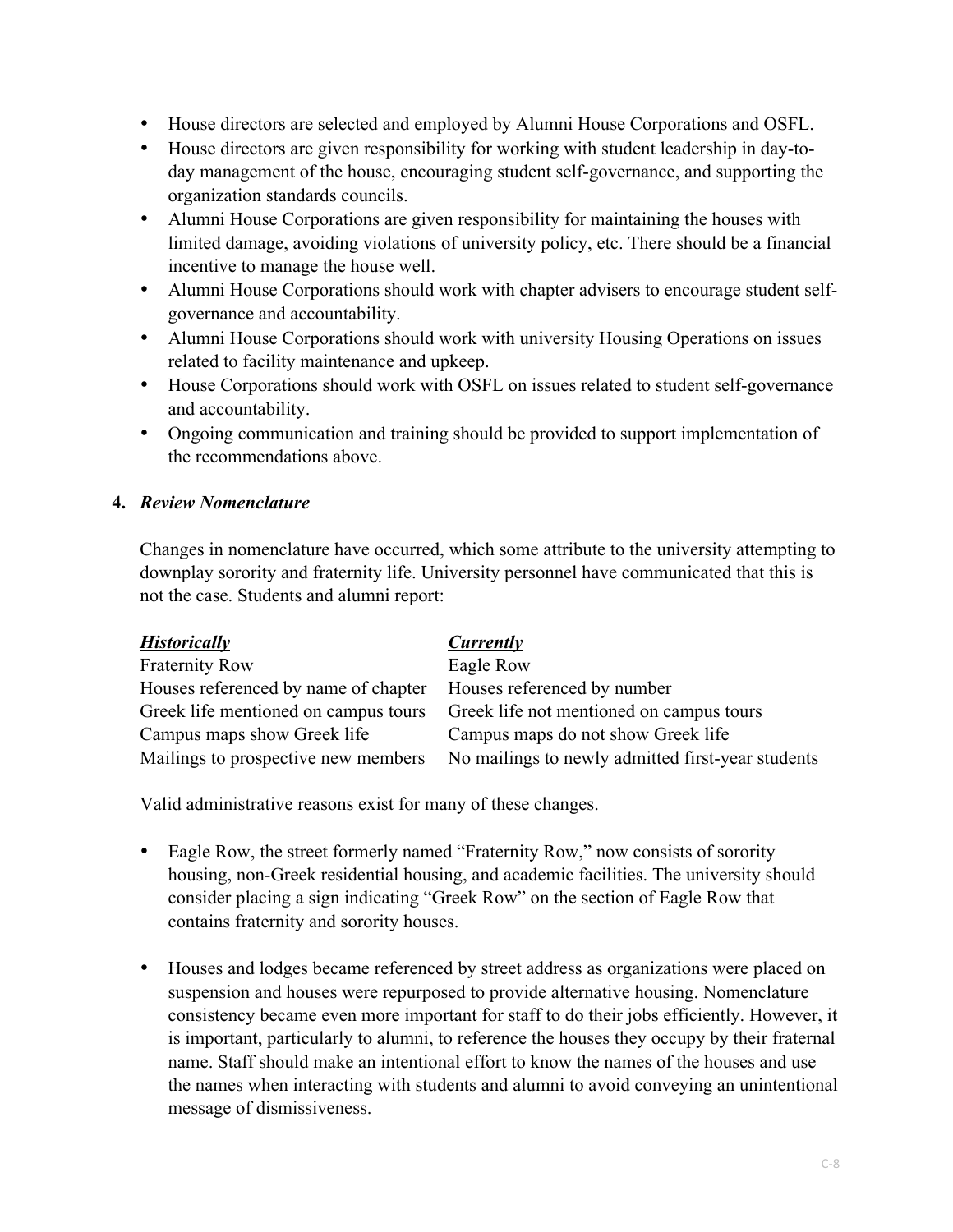- It is not clear that admission tours consistently leave out Greek life. The Interfraternity Council has made purposeful attempts to reach out to admission tour guides to encourage a positive portrayal of sorority and fraternity life to prospective students.
- Alumni mentioned concern that names and addresses of newly admitted/enrolling students were no longer available to them to recruit potential new members. While it may be perceived that this is a slight against Greek students and alumni, it is actually the result of a need to streamline communications sent to newly enrolling students. Such streamlining is common at colleges and universities across the country. The university is encouraged to work with alumni and students who wish to reach students to recruit for their organizations.

#### **5.** *Address Disparity in Quality of Housing*

The quality of sorority and fraternity housing is inconsistent with that of the traditional residence halls. Upkeep of some houses has been more difficult due to vandalism and misuse. Student care for chapter facilities certainly plays a role in the wear and tear on these residential spaces. Greek student leaders argue that the wear and tear is not solely the work of sorority and fraternity students but also by those who attend their events. Vandalism and other damage occur on at least a monthly basis.

Student self-governance and increasing alumni involvement in chapter advising and accountability will be further explored later in this document to assist in addressing such damage. University staff report that it is difficult to manage deferred maintenance and other common facility issues when spending an inordinate amount of time on vandalism and other damage. Additional information about damage and vandalism in sorority and fraternity housing can be found in Appendix C.

Active Alumni/Alumnae House Corporations can be an asset in discussing and addressing these concerns. Plaid recommends working with alumni to create and empower Alumni House Corporations to sign lease agreements with the university. Within the lease function, the House Corporation is responsible for filling bed spaces and providing oversight of the facilities, including providing regular and timely information to the university to maintain the house. A lease agreement allows organizations to manage their facilities while enabling university staff to maintain its housing the way they maintain residence halls.

Furthermore, we recommend training Alumni House Corporations in university organization and structure so they can effectively: 1) maintain quality of housing; 2) fill bed spaces; 3) work with alumni advisers to help students understand that it is in their best interest to minimize house damage; and 4) do so in a manner that is cost-effective.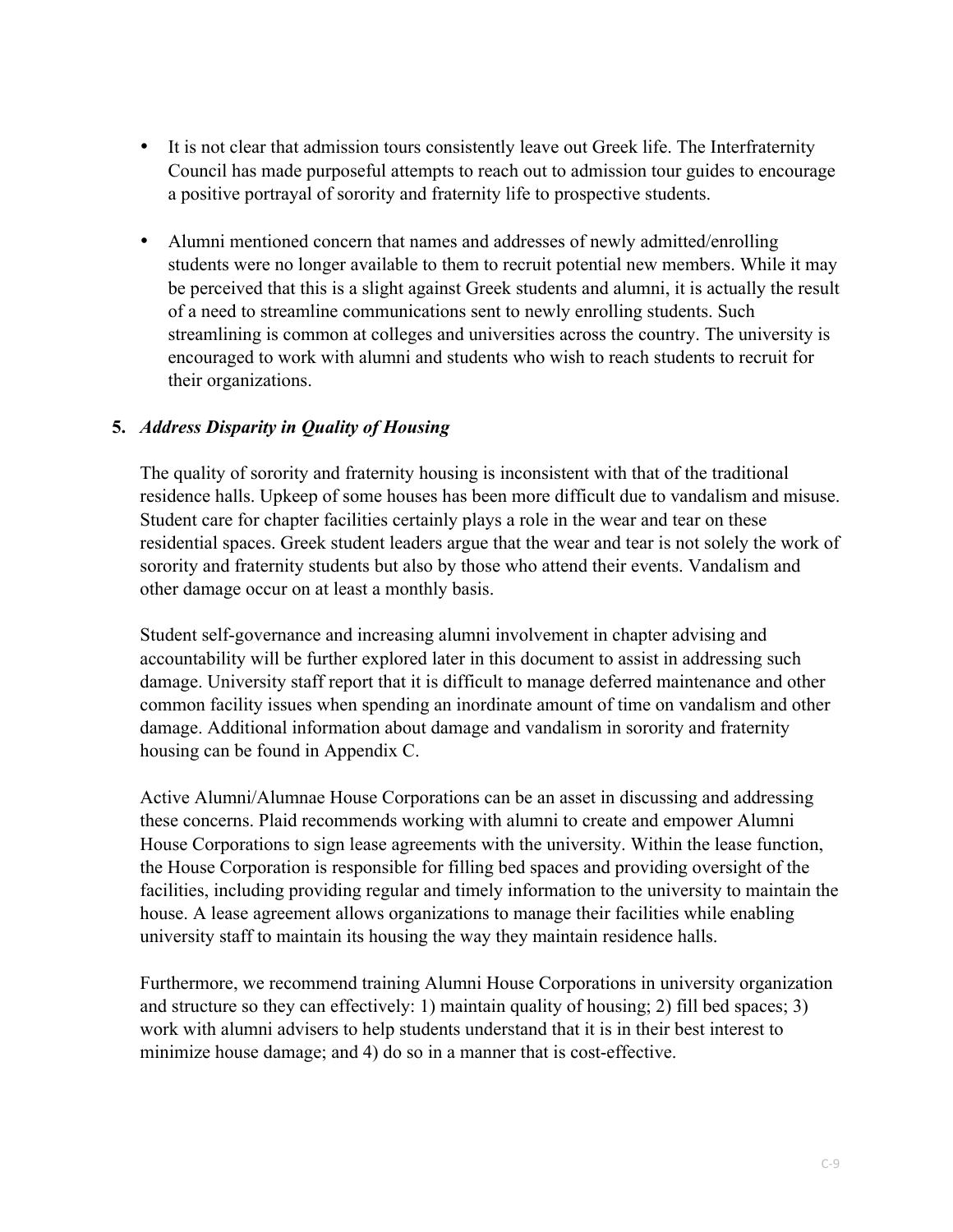## **6.** *Define Policy and Consistent Policy Application*

Concerns have been expressed that policies and practices are not well-defined nor wellcommunicated to students and alumni, coordinated across departments, or consistently applied, which causes confusion and contributes to lack of trust. Students and alumni shared multiple examples of policies and practices for which they felt there was no communication prior to a departure from former operating procedures. Staffing transitions in Housing Operations, Residence Life, and the Office of Sorority and Fraternity Life have taken place in the past five years. We recommend a review of policies to determine current needs and ensure consistency.

Use of Alumni House Corporations and structured communication across departments could save much stress and strife. This will also increase trust in the relationship between students/alumni and the university. In addition, as outlined above, Alumni House Corporation volunteers can be trained to mitigate concerns and work collaboratively with university staff to achieve the objectives of all parties involved. Moreover, survey data indicate alumni volunteers are ready and willing to work with students and chapters.

## *7. Clarify Ownership of Houses and Use of Reserve Funds*

Alumni, students and some staff lack clarity about house ownership, although such ownership appears to rest with the university. Nonetheless, financial responsibilities and procedures are unclear. There is difference of opinion about when a bid must be secured, for example, and at what amount and how vendors are selected. There is also difference of opinion about who maintains what.

Funding sources, allocations and expectations for use of reserve funds require comprehensive review and revision. Specifically:

- Clarify and ratify sorority and fraternity housing ownership.
- As part of the strategic plan, construct new housing agreements with key partners to better understand implications for Housing Operations, OSFL, Alumni House Corporations, and sororities and fraternities. Moving forward, establish an audit of fund usage or process for audit.
- Establish a bidding process and documentation process for housing improvements.
- For all related fees, records should be accessible to Alumni House Corporations and officers.

#### 8. *Share Collected Data*

Emory collects a great deal of data. Alumni and students are concerned that the university is unwilling to readily share, including, but not limited to recruitment data, organization GPA, and behavioral trends. It is recommended the university share data with students and alumni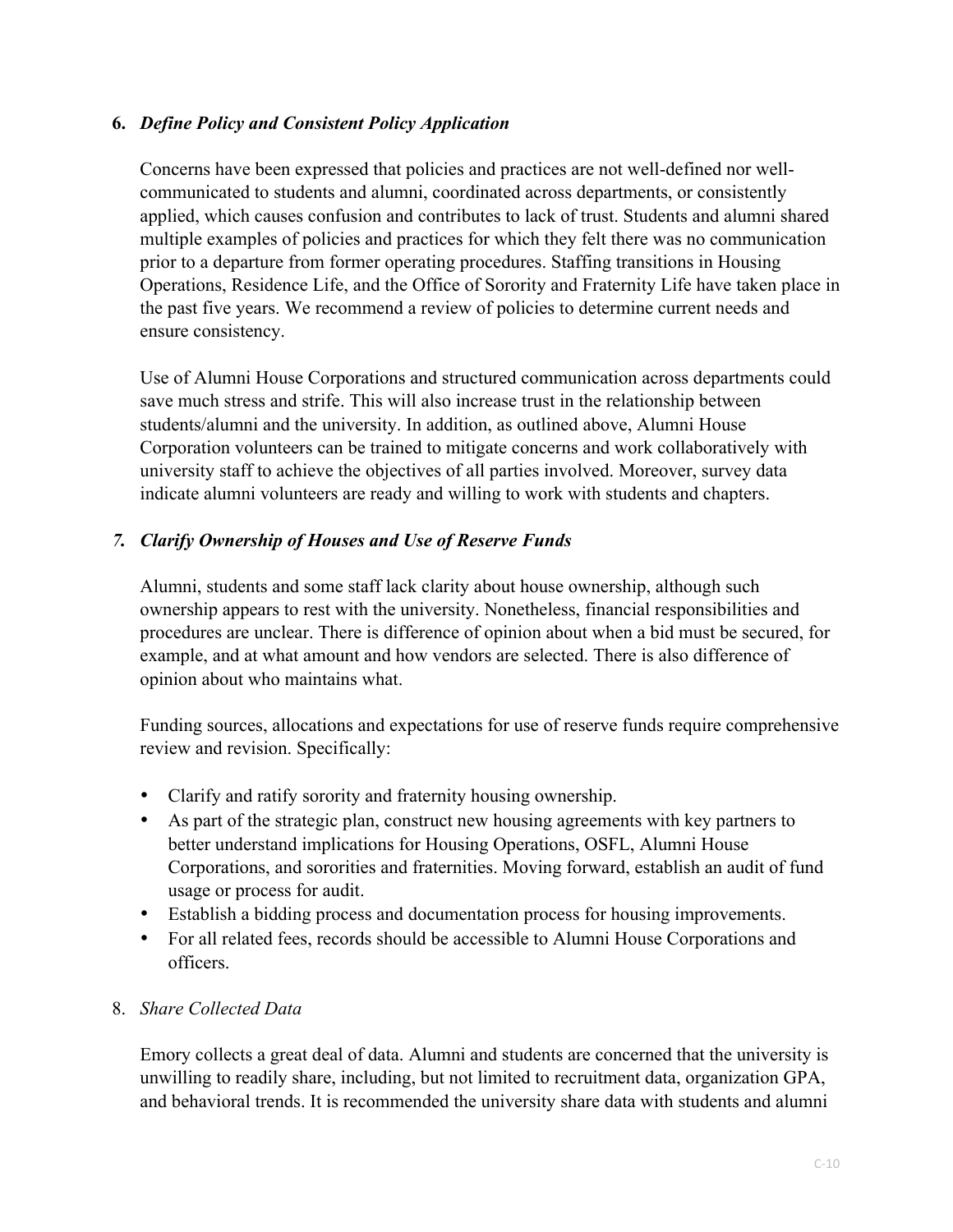as it is collected, unless there is a clearly articulated reason not to do so. The perceived lack of transparency fuels trust issues.

The survey information that informed this study is available online. All qualitative data were reviewed and summarized for this report. The qualitative raw data are so voluminous that they are not included as an appendix to this report. However, all survey data, including qualitative data will be available online by summer 2017.

## **CONCLUSION**

The willingness of a university to engage an outside facilitator like Plaid and open itself to scrutiny should be noted and the significance not understated. The university has designed a process that is inclusive and brought Plaid in to allow careful examination of policies and practices.

Thus, Emory is sending a clear signal that it wishes to work collaboratively with students, alumni, and Greek-letter national and international organizations. Likewise, it is important to note that students and alumni have come to the table to share their concerns. The most important step, at this point, is for both parties to commit to working on this report's first finding – *the need to build trust.*

*"There is a significant population of Fraternity/Sorority students who are very disenfranchised, not finding what they were looking for in their Fraternity/Sorority experience, or within the existing chapters …. Hopefully these recommendations will provide an opportunity to give them voice, or at least address their concerns and help them and their organizations realize their potential. That will only happen when the Office of Sorority/Fraternity Life stabilizes in terms of structure and staff, when Governing Councils establish their identity and raison d'etre and fully embrace the concept of self-governance. Within that self-governance must be the development and maintenance of a strong culture of accountability. Students say they want to govern themselves, to challenge their peers to be better men/women and productive citizens, and to develop the management skills each will find necessary in the work environment. Actions speak louder than words. The time is now for these student leaders to take the tools in hand and create a future for Emory's Fraternity/Sorority community that realizes those dreams."*

The passage above is from the conclusion of the Emory University – Sorority Fraternity Community Consultation 2013 report (Appendix F). While that consultation focused broadly on Emory sorority and fraternity life, many of the same concerns raised in that report exist today and challenges identified have contributed to Greek life housing-related concerns.

Although this report is hard-hitting in terms of addressing challenges, clearly Campus Life is committed to the Greek experience at Emory. It is also clear that Campus Life staff enjoy working with students and seem firmly committed to a strong student-focused experience.